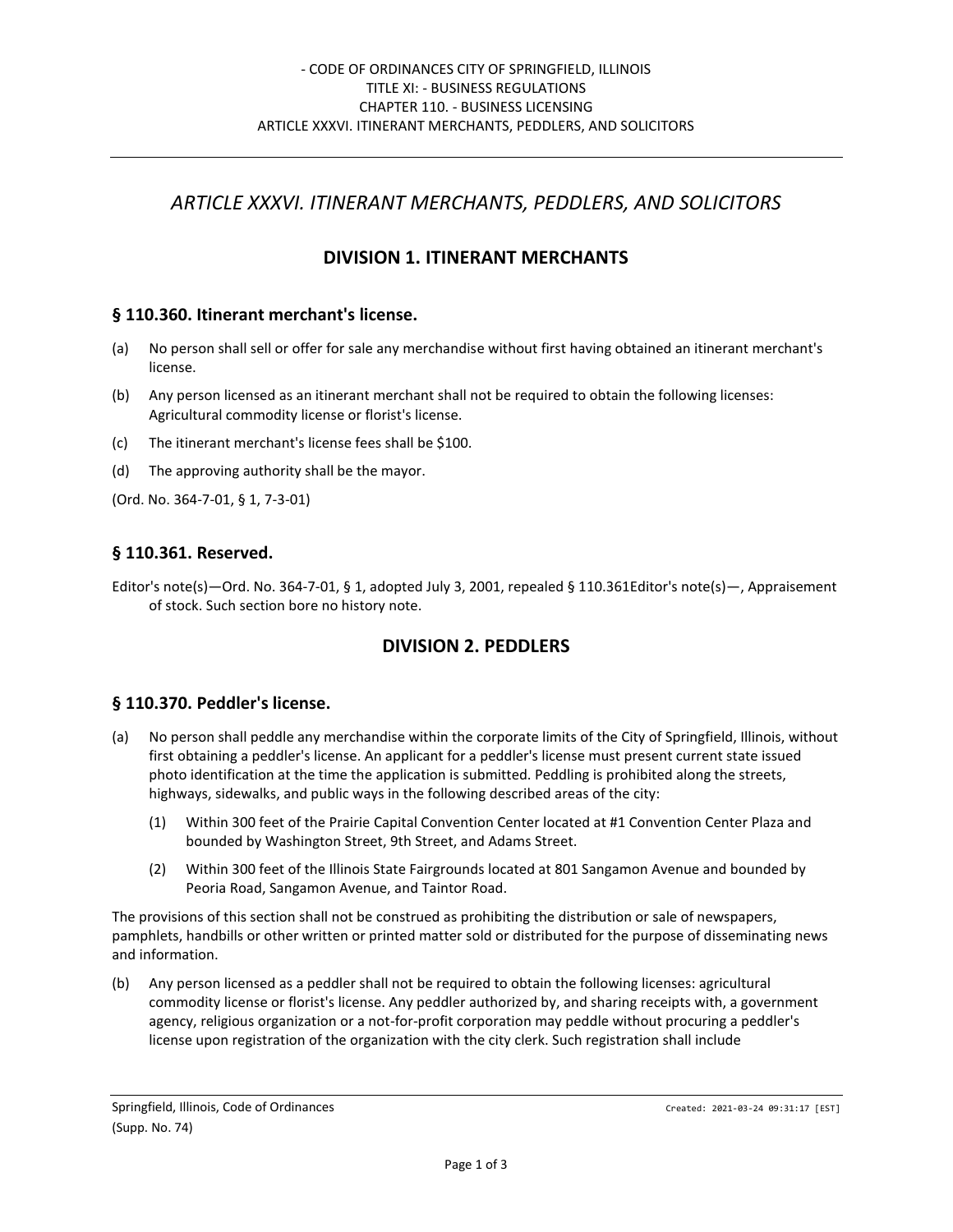documentation of such affiliation with a government agency, religious organization or not-for-profit corporation.

- (c) The peddler's license fees shall be as follows:
	- (1) For one day \$10
	- (2) For one month 25
	- (3) For two months 40
	- (4) For one year 80
- (d) The approving authority shall be the mayor. All peddler's licenses shall be subject to suspension and revocation in accordance with section 110.013 of this Code.
- (e) The city shall deliver to each licensed peddler a plastic-coated identification card. The identification card shall display the name of the peddler and license number. The identification card shall be constantly and conspicuously displayed on the outside of the peddler's outer garment at all times. No peddler shall loan to or permit the use of this card by any other person.

(Ord. No. 385-7-01, § 1, 7-17-01; Ord. No. 366-10-11, § 1(Exh. A), 10-10-11)

Cross reference(s)—Peddling meat prohibited, § 95.053Cross reference(s)—.

#### **§ 110.371. Limitation.**

The license shall entitle the peddler to use any one vehicle in or about his business and for each additional vehicle in and about his business he shall pay an additional license fee.

#### **§ 110.372. Entering dwellings; annoying persons as constituting nuisances.**

It shall constitute a nuisance for any peddler to enter any dwelling without being admitted thereto by some adult occupant thereof, or to insist on showing his items to any person after being told by the person that he does not wish to see or purchase the items, or to in any manner vex, annoy, or harass any person.

State law reference(s)—Power of city to regulate sales on streets, sidewalks, and public places and municipal property, 65 ILCS 5/11-80-20; power of city to license, tax, regulate, or prohibit peddlers, 65 ILCS 5/11-42-5.

## **DIVISION 3. SOLICITORS**

#### **§ 110.379. Solicitor's license.**

(a) No person shall solicit any merchandise or services within the corporate limits of the City of Springfield, Illinois, without first obtaining a solicitor's license. The approving authority shall be the mayor. All solicitor's licenses shall be subject to suspension and revocation in accordance with section 110.013 of this Code. An applicant for a solicitor's license must present current state issued photo identification at the time the application submitted.

The solicitor's license fees shall be as follows:

- (1) For one day \$10
- (2) For one month 25
- (3) For two months 40